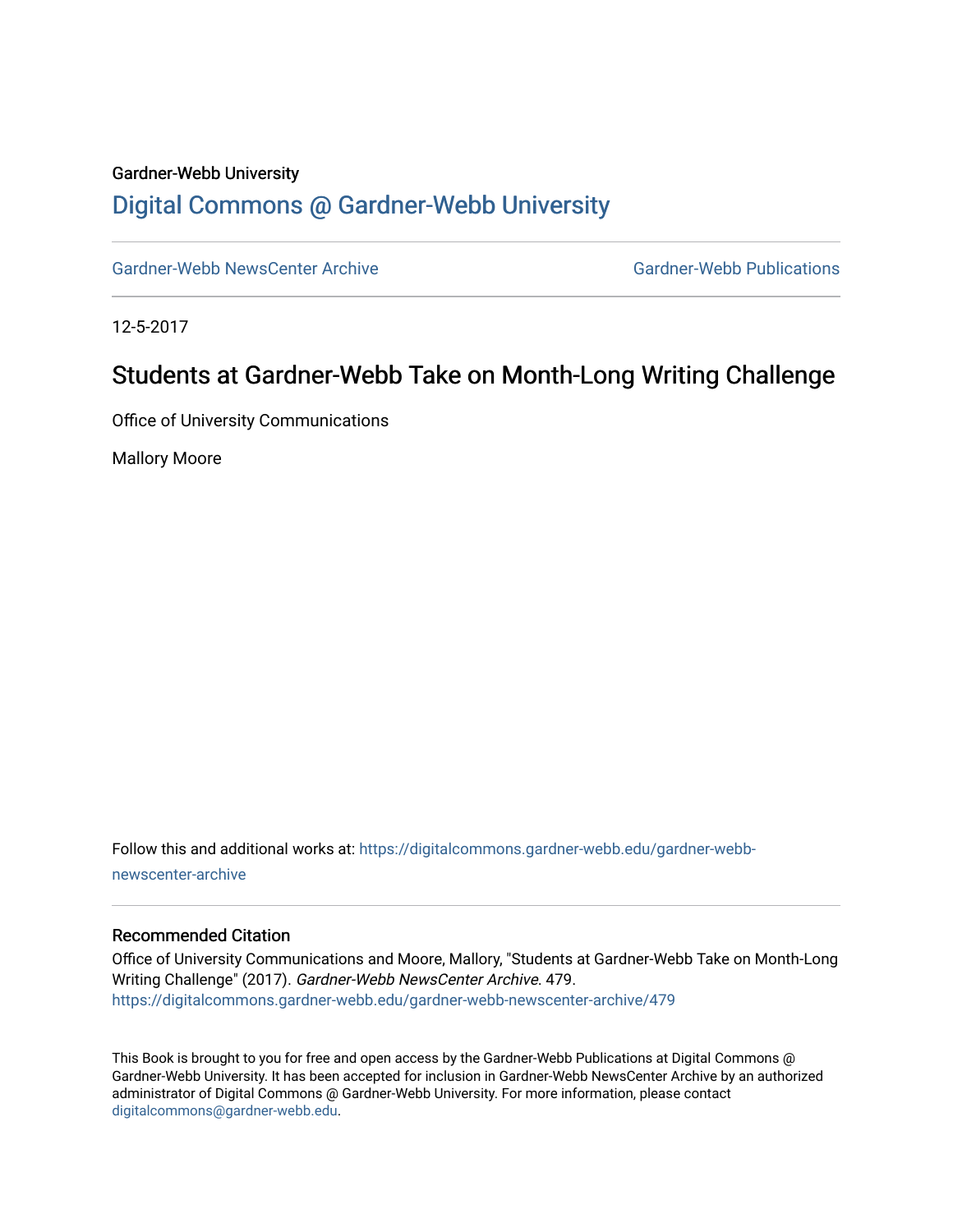# **Students at Gardner-Webb Take on Month-Long Writing Challenge**

**webpublish.gardner-webb.edu**[/newscenter/students-at-gardner-webb-took-on-month-long-writing-challenge/](https://webpublish.gardner-webb.edu/newscenter/students-at-gardner-webb-took-on-month-long-writing-challenge/)

Office of University **Communications** 

December 5, 2017

*English Honors Society Hosted Writing Groups for National Novel Writing Month*

### **By Mallory Moore '18, Intern for Communications**

NaNoWriMo logo BOILING SPRINGS, N.C.—November is one of the busiest months for Gardner-Webb University students, filled with papers, projects, and deadlines. Some students added to their full schedule this year by participating in National Novel Writing Month.

"NaNoWriMo," as it is called, is an annual event that challenges people to write a 50,000 word novel in 30 days. To encourage Gardner-Webb students to try this creative challenge, the English honors society Sigma Tau Delta hosted a NaNoWriMo writing group that met twice a week.

Gardner-Webb students past and present have found that NaNoWriMo is a motivational challenge that helps them to finish a project which might have otherwise taken many months. Brianna Crump ('17), who studied creative writing at Gardner-Webb, was able to complete nine novels during her time in college, several of which were NaNoWriMo novels. Anna Francis ('18), also an English major, enjoys the chance to focus on writing. "NaNoWriMo is a structured time to work on our writing and collaborate with each other on ideas," she stated. "Sigma Tau Delta did a great job of setting up a time for us to all meet and work together in a focused environment."

Sigma Tau Delta has been sponsoring NaNoWriMo writing groups at Gardner-Webb each November for about six years. The faculty sponsor, Dr. Shea Stuart, provided snacks and books on writing to inspire students to meet their daily word goals and push through writers' block. "Students and others who participate write words they would not have written otherwise," she explained. "The quasicompetitive nature of NaNoWriMo pushes students to make time to write and to get words on paper that wouldn't exist without that nudge."



Anna Francis took the challenge of writing a 50,000 word novel during November.

A small event that began in 1999, NaNoWriMo became an official nonprofit organization in 2005. Participants can register on the official website and keep track of their word count, find useful planning tools, participate in forums with other writers, and receive